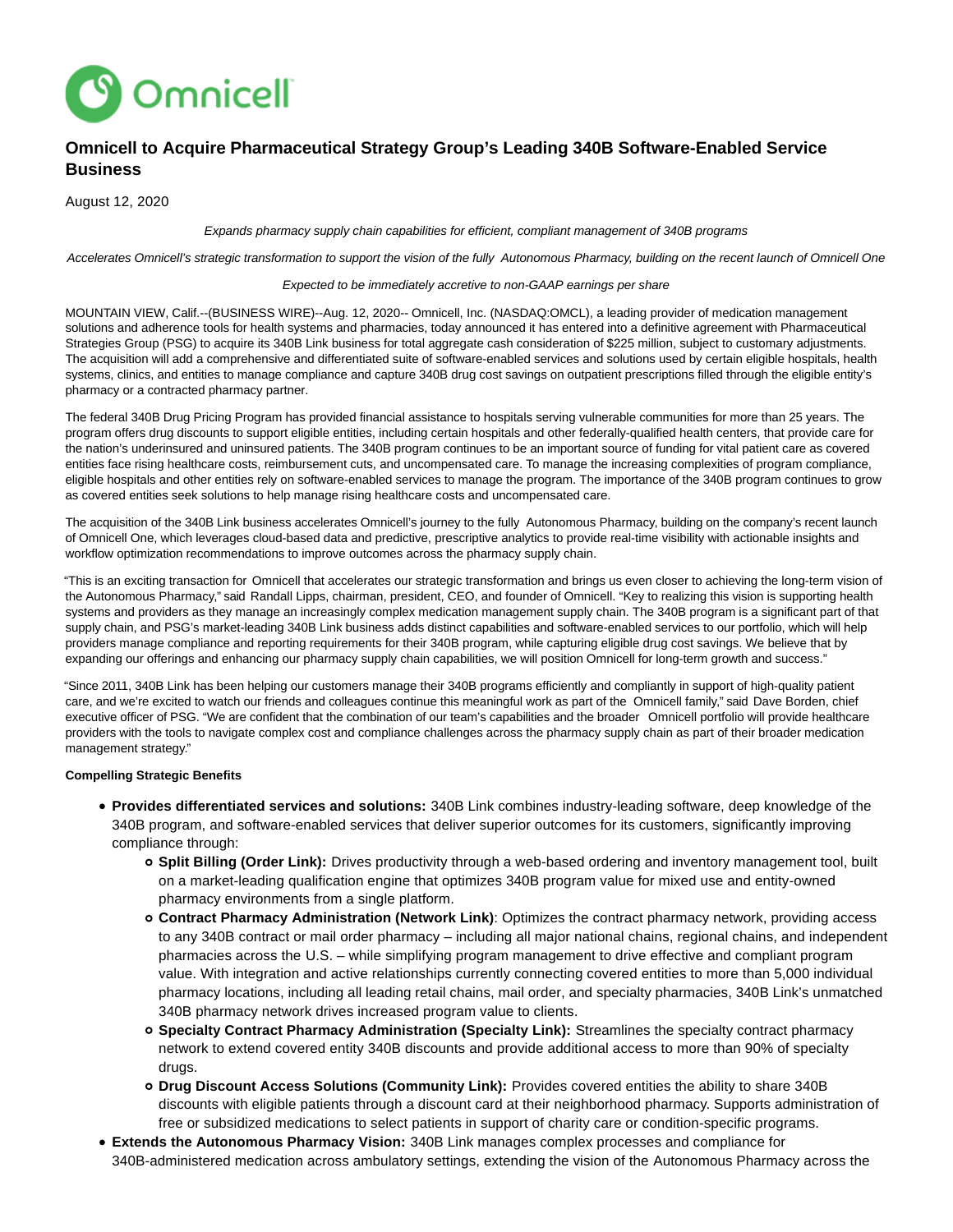care continuum.

- **Adds High-Growth, Immediately Accretive, Recurring Revenue Business:** 340B Link is a high growth softwareenabled services business with a recurring revenue business model, aligned with customer success.
- **Complementary to Omnicell One:** 340B Link's capabilities are complementary to Omnicell One, Omnicell's recentlyannounced, technology-enabled service which focuses on pharmacy supply chain optimization and diversion management. Omnicell One leverages a unique set of predictive and prescriptive analytics along with expert guidance to deliver insights and a closed-loop workflow that supports pharmacy labor efficiency, controlling medication spend and effective diversion management.

For more information, please [click here.](https://cts.businesswire.com/ct/CT?id=smartlink&url=https%3A%2F%2Fwww.omnicell.com%2FPDFs%2FIntelligence%2FOmnicell-to-Acquire-340B-Link-V1.pdf&esheet=52265409&newsitemid=20200812005397&lan=en-US&anchor=click+here&index=1&md5=437c6b3e0e48b37e97eed9f82fea3767)

## **Transaction Highlights**

Under the terms of the agreement, PSG will receive total aggregate cash consideration of \$225 million, subject to customary adjustments, at closing as provided for in the equity purchase agreement. The transaction, which is expected to be completed in 2020, is subject to Hart-Scott-Rodino clearance and the satisfaction of other customary closing conditions. The 340B Link business that is being acquired recorded approximately \$35 million of total revenue (unaudited) for the twelve months ended June 30, 2020.

Omnicell will use cash available on its balance sheet and proceeds from its existing \$500 million revolving credit facility to finance the transaction. Upon closing, the transaction is expected to be immediately accretive to Omnicell's non-GAAP earnings per share.

## **Forward-Looking Statements**

This press release contains forward-looking statements that involve risks and uncertainties, including statements regarding the timing of the consummation of the acquisition, the expected benefits of the acquisition of the 340B Link business, including on Omnicell's non-GAAP earnings per share, the impact of the acquisition on Omnicell's products and services and the capabilities of the products and services of the 340B Link business. There are a significant number of factors that could cause actual results to differ materially from statements made in this release, including: difficulties encountered in closing and integrating the acquired business, including regulatory review, technologies, personnel and operations; costs related to the acquisition; market acceptance of the acquisition, and resulting products and services; Omnicell's inability to realize value from its significant investments in its business, including product and service innovations; and general market, political, economic and business conditions, including the ongoing COVID-19 pandemic, and other industry or economic conditions outside of Omnicell's control.

Additional information on potential factors that could affect Omnicell's financial results is included in the company's Quarterly Report on Form 10-Q for the quarter ended June 30, 2020, which is on file with the U.S. Securities and Exchange Commission and Omnicell's other filings with the SEC. Omnicell does not assume any obligation to update the forward-looking statements provided to reflect events that occur or circumstances that exist after the date on which they were made.

### **Advisors**

Greenhill & Co., LLC served as financial advisor and provided a fairness opinion to Omnicell, Inc. and Sidley Austin LLP served as legal counsel. Houlihan Lokey served as financial advisor to Pharmaceutical Strategies Group, LLC, and Norton Rose Fulbright US LLP served as legal counsel.

# **About Pharmaceutical Strategies Group (PSG)**

For more than 25 years, Pharmaceutical Strategies Group (PSG), based in Plano, Texas, has been relentlessly advocating for clients as they navigate the complex and ever-changing challenges of drug cost management. PSG's innovative consulting and technology solutions, including the proprietary data and analytics platform, Artemetrx, deliver actionable insights with exceptional financial and clinical value. As the largest independent pharmacy benefit consulting firm in the U.S., PSG functions as a strategic partner to self-insured employers, health plans, brokers, coalitions, and health systems, generating more than \$4.8 billion in drug cost savings each year. For more information, please visi[t www.psgconsults.com.](https://cts.businesswire.com/ct/CT?id=smartlink&url=http%3A%2F%2Fwww.psgconsults.com&esheet=52265409&newsitemid=20200812005397&lan=en-US&anchor=www.psgconsults.com&index=3&md5=ca718d611e187ba4117f5d3c155c9bf8)

## **About Omnicell**

Since 1992, Omnicell has been committed to transforming the pharmacy care delivery model to dramatically improve outcomes and lower costs. Through the vision of the Autonomous Pharmacy, a combination of automation, intelligence, and technology-enabled services, powered by a cloud data platform, Omnicell supports more efficient ways to manage medications across all care settings. Over 6,000 facilities worldwide use Omnicell automation and analytics solutions to help increase operational efficiency, reduce medication errors, deliver actionable intelligence, and improve patient safety. More than 40,000 institutional and retail pharmacies across North America and the United Kingdom leverage Omnicell's innovative medication adherence and population health solutions to improve patient engagement and adherence to prescriptions, helping to reduce costly hospital readmissions. To learn more, visi[t www.omnicell.com.](https://cts.businesswire.com/ct/CT?id=smartlink&url=http%3A%2F%2Fwww.omnicell.com&esheet=52265409&newsitemid=20200812005397&lan=en-US&anchor=www.omnicell.com&index=4&md5=5e1c40eb3905e94c0c7032c23ddb2727)

OMCL-E

View source version on [businesswire.com:](http://businesswire.com/)<https://www.businesswire.com/news/home/20200812005397/en/>

Peter Kuipers Omnicell, Inc. (650) 251-6100 [peter.kuipers@omnicell.com](mailto:peter.kuipers@omnicell.com)

Betsy Martinelli Omnicell, Inc. (724) 741-8341